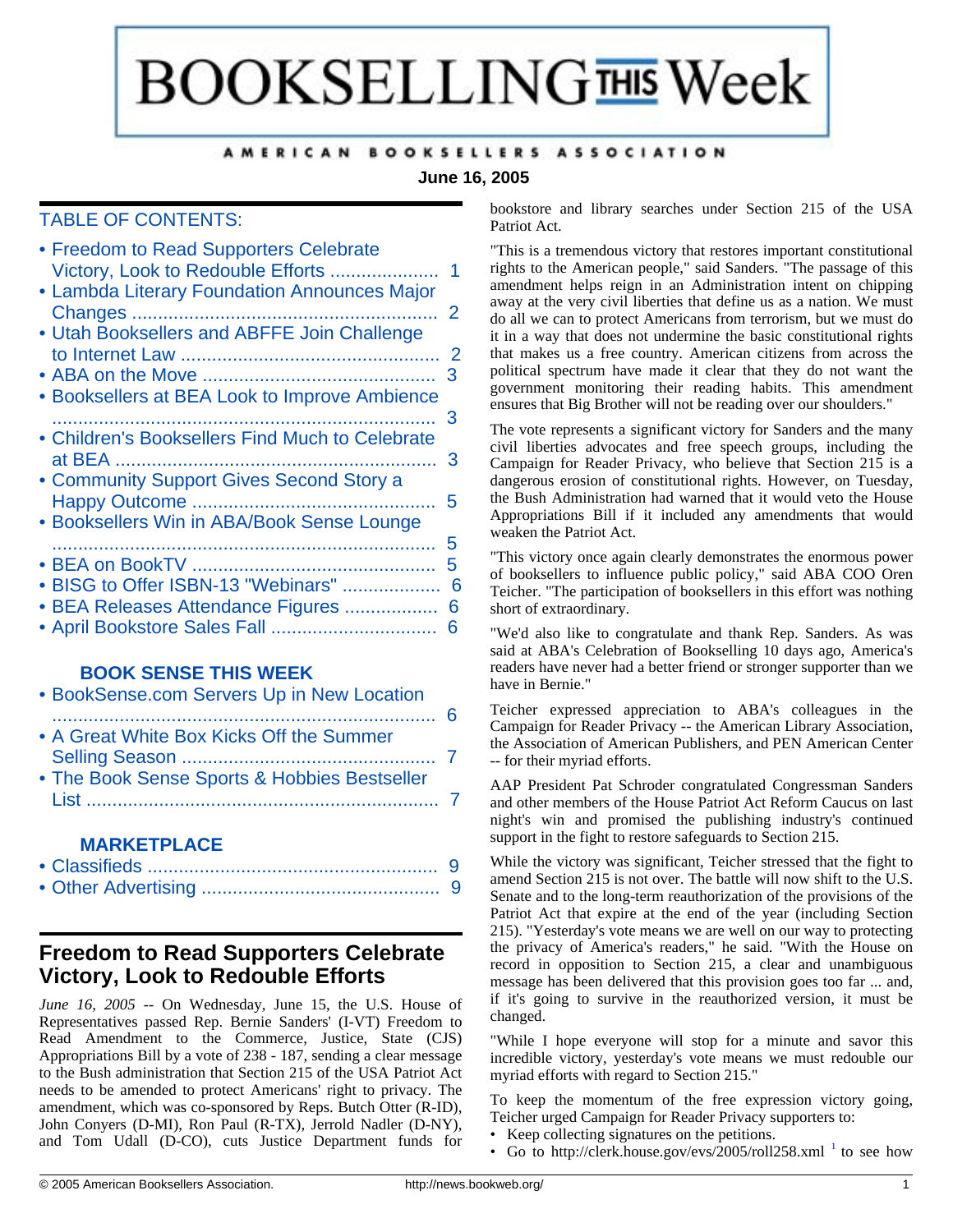their member of Congress voted. If the vote was "aye," send a short fax or e-mail of thanks today, saying something along these lines: "On behalf of \_\_\_\_\_ (the name of the store and its location), we want to thank you very much for supporting Rep. Sanders' amendment to the Patriot Act yesterday. We -- and America's readers -- really appreciate your vote." (Teicher noted, "It is particularly important to do this if your member of Congress happens to be one of the 38 Republicans who voted with us yesterday.")

<span id="page-1-1"></span>Send an e-mail today to Rep. Sanders to thank him for his efforts. (The e-mail may be sent in care of Sanders' legislative assistant, who helped shepherd this effort, Rebecca.Raiser@mail.house.gov<sup>[2](#page-8-3)</sup>.)

For more information about the Campaign for Reader Privacy, go to http://www.bookweb.org/read/7679<sup>[3](#page-8-3)</sup>. Watch for further updates in upcoming editions of *BTW* . -- *David Grogan*

## <span id="page-1-0"></span>**Lambda Literary Foundation Announces Major Changes**

June 16, 2005 -- <sup>[4](#page-8-3)</sup> In a press release issued immediately following BookExpo America and its own festive literary awards celebration, the Lambda Literary Foundation Board of Trustees announced dramatic changes regarding the future of the nonprofit organization devoted to the recognition and promotion of gay, lesbian, bisexual, and transgender (LGBT) writing. The changes, which include the resignation, on Monday, June 6, of the Foundation's executive director, Jim Marks, were precipitated by "the pending sale of the building housing [its] offices, combined with the consistently precarious financial state of the Foundation throughout its history," according to the Board's statement.

Other changes announced by the Board include the suspension of the 15-year-old *The James White Review* , a quarterly gay men's literary magazine, acquired by the Foundation in 1998. The *Lambda Book Report* , a monthly magazine with book reviews, interviews, and articles about LGBT publishing, will also suspend publication. The Board noted, however, that both will be reviewed for possible viability in the future, and the popular Lambda Literary Awards and showcase author readings will continue.

Lambda Literary Foundation Board member Katherine Forest told *BTW* , "The sale of the building closes today [Wednesday, June 15], as a matter of fact. It was a precipitating and urgent factor in very necessary discussions regarding the future of the Foundation."

In addition to working to "reconstitute [the Foundation's] publications," the Board's statement also noted its intention to "support other ventures along similar lines," including *Books to Watch Out For* , a literary review under the auspices of Carol Seajay and Richard LaBonte.

Forest said that, although *Books to Watch Out For* is an important and excellent review publication, "We need *more* , not fewer, review publications for the wide range of GLBT books today. We can't afford the loss of any entity that helps the dissemination and visibility of our books. We need and welcome the involvement of our writers and readers, and their support as we move forward to create a very solid base for a Foundation that's essential to us all."

The Lambda Literary Awards, or Lammies, Forest acknowledged, have grown in popularity and influence since their inception. "The Lambda Literary Awards are a substantial and significant presence on the literary map," she said. "They're the prime and most essential function of the Lambda Literary Foundation, because

they're key to the visibility of our books. Each year, this prestigious award provides a stage for showcasing and celebrating the range, depth, and excellence of our GLBT literature. The New York City event, under producer Ben Hodges and hosted by Lea DeLaria, was a splendid show, and the Awards will continue with Ben Hodges as the executive producer." -- *Nomi Schwartz [5](#page-8-3)*

## **Utah Booksellers and ABFFE Join Challenge to Internet Law**

*June 16, 2005* -- On Thursday, June 9, Sam Weller's Zion Bookstore and The King's English, both of Salt Lake City, the American Booksellers Foundation for Free Expression (ABFFE), and the American Civil Liberties Union (ACLU) of Utah were part of a broad-based group of organizations that filed a federal lawsuit in the U.S. District Court of Utah challenging the constitutionality of a Utah law that seeks to restrict children's access to material on the Internet. The groups argue that the law, which was enacted in March 2005, is overly broad and imposes severe content-based restrictions on the availability, display, and dissemination of constitutionally protected speech on the Internet. In the past, similar Internet "harmful to minors" laws in six other states have been struck down.

"ABFFE is very pleased to join Sam Weller's and The King's English in challenging the new Internet censorship law in Utah," said Chris Finan, president of ABFFE. "With publishers, librarians, and other members of the Media Coalition, we have successfully challenged similar laws in more than a half-dozen states, and we will continue to fight to ensure that the American people enjoy their full First Amendment rights on the Web."

As noted in the challenge filed by the plaintiffs, among other things, the law requires Utah Internet content providers to self-evaluate and label the content of their speech at the risk of criminal punishment; requires the Utah Attorney General to create a public registry of Internet sites worldwide containing "material harmful to minors"; requires ISPs to either block access to websites included in the registry and other constitutionally protected content or to provide filtering software to users; and extends existing criminal restrictions on distribution of "harmful" materials to distribution on the Internet.

Catherine Weller of Sam Weller's told *BTW* , "There are a number of things [in the law] that concern us. One of them is that the definitions in the law are fairly ill-defined -- what is 'harmful to minors'? It's not exactly spelled out.... The law is asking the state to do what parents should be doing.... It's a no-win situation."

Overall, the Utah law could have a chilling effect on speech, said Betsy Burton of The King's English. "Because this is the Internet, there's no way to avoid getting into trouble with the law unless we quit promoting adult books that might have any kind of sexual content," she said. "We'd have to self-censor what's considered obscenity for children [but legal for adults]." She pointed out that, under the new law, it is likely that the cover of Margaret Atwood's new novel, *Oryx and Crake* , which features a mirrored image of a nude female, would "get me in trouble," she said. Burton added that the law apparently does not outline any appeals process, either.

Weller pointed out that the law would negatively impact the bookstore's business, too. "Twelve percent of our sales are over the Internet," she explained. "This has a potentially [significant] impact, particularly since businesses out-of-state are not impacted by the law. Amazon wouldn't be held responsible for [what's displayed on its website]."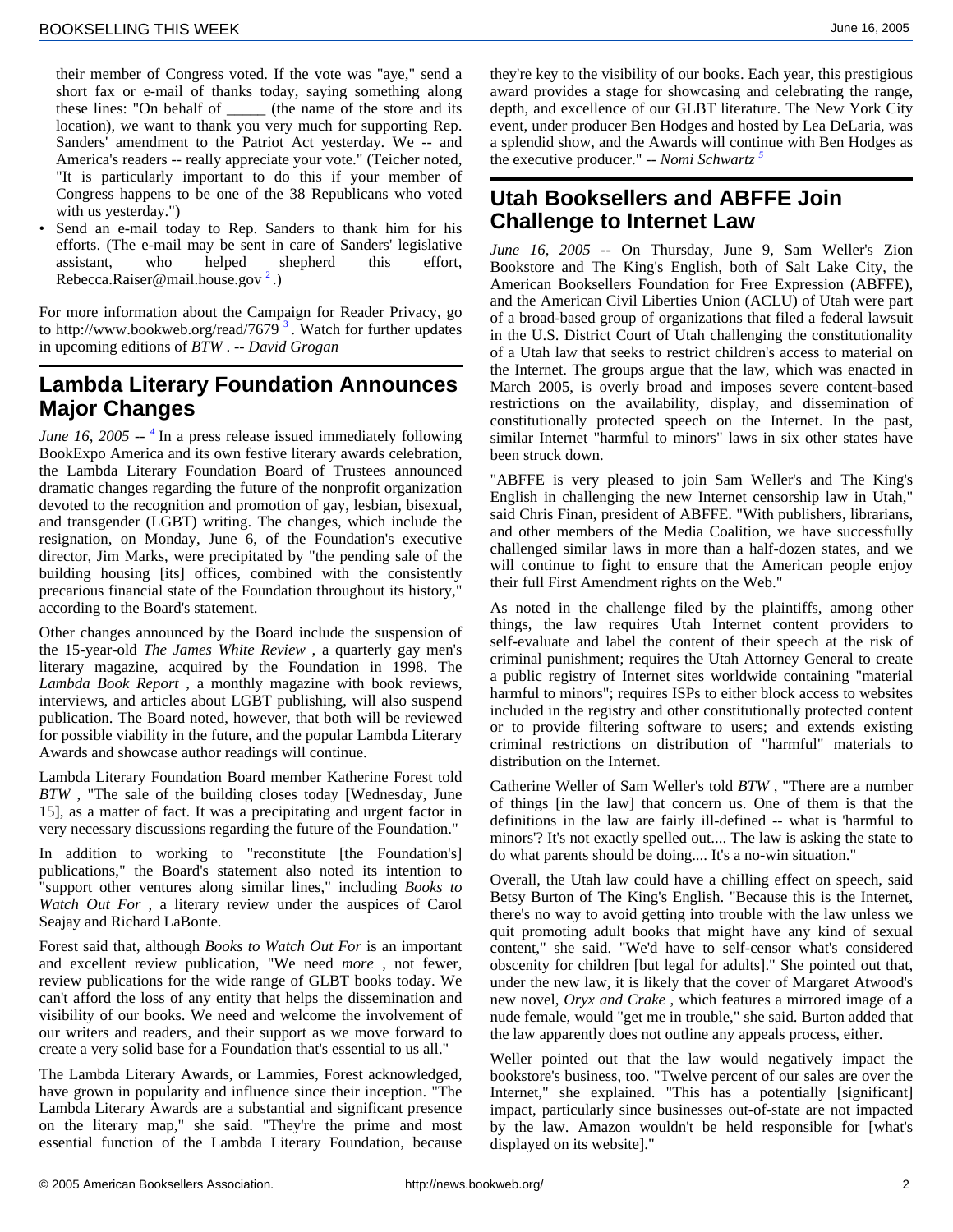In their challenge, the groups stated: "Since essentially all speech on the Internet is accessible in Utah, regardless of the geographical location of the person who posted it, the Act threatens Internet users nationwide and even worldwide. Moreover, because blocking a website often results in blocking wholly unrelated websites communicating constitutionally protected speech, the Act threatens an enormous array of websites and their users."

Other plaintiffs in the case are Nathan Florence; W. Andrew McCullough; Computer

Solutions International, Inc.; Mountain Wireless Utah, LLC; the Sexual Health Network, Inc.; Utah Progressive Network Education Fund, Inc.; the Association of American Publishers; the Comic Book Legal Defense Fund; the Freedom to Read Foundation; and the Publishers Marketing Association. *--David Grogan [6](#page-8-3)*

## <span id="page-2-0"></span>**ABA on the Move**

*June 15, 2005* -- Effective Monday, June 27, the American Booksellers Association's new address will be:

200 White Plains Road Tarrytown, NY 10591

The association's general phone [(800) 637-0037; (914) 591-2665] and fax [(914) 591-2720] numbers will remain unchanged.

ABA announced its plans to move  $<sup>7</sup>$  $<sup>7</sup>$  $<sup>7</sup>$  to the new office space, which</sup> is approximately a mile from its present location, in March. Last June, the association sold its headquarters property <sup>[8](#page-8-3)</sup> on South Broadway in Tarrytown to Diamond Properties of Valhalla, New York, and leased back its current space.

## <span id="page-2-1"></span>**Booksellers at BEA Look to Improve Ambience**

*June 15, 2005* -- The well-attended session "Improving Ambience, Improving Sales" was held on Thursday, June 2, as part of ABA's daylong education program at BookExpo America. Presented by bookstore consultant Kate Whouley of Books in Common on Cape Cod, Massachusetts, the session was adapted from an all-day educational workshop Whouley created for the New England Booksellers Association. Early in her presentation, Whouley discussed how the "accumulation of stuff" can snowball into a major headache for booksellers if they are not careful. She compared the problem to what people sometimes experience in their own homes. "Personally, I have a stack of *New Yorker* magazines that I won't ever get to in this lifetime," Whouley said. "That's what happens in your retail space."

<span id="page-2-2"></span>Finding ways to enhance "the overall look and feel of your store," especially the visual aspects, is key, she continued. Her engaging presentation, which utilized overhead slides, focused on case studies involving five NEBA-member stores. "We didn't go out and try to find 'problem stores,'" she said. "We tried to find ones that felt they had room for improvement.'"

First up was Bear Pond Books in Montepelier, Vermont. The store's problem areas included lighting, display windows, receiving, and the cash wrap area. And there was something that needed attention right away: "We were there in mid-August, and as you see [from the slide], that's a Fourth of July banner outside the store," Whouley said. Inside, the store offered a plentiful and wide-ranging selection of books, yet things were "cluttered," Whouley noted. "The customer can't handle all those book jackets [on display]. More is more, is not always true." Because the front window was

so crammed, the store was forfeiting its chance to get enough natural lighting, Whouley noted.

She then spoke about the use of contrasting colors, including regarding the books themselves. "Customers are going to see that red book you really want them to see better than the white or black book next to it."

Bear Pond wasn't providing enough aisle space, either, so the "butt-brush factor" had to be improved, Whouley said. "Make your store as comfortable and browseable as possible," she recommended.

Next up was Kate's Mystery Books in Cambridge, Massachusetts, whose stand-alone location demands that it be visible from all directions. But its sign was hidden to drivers heading down Massachusetts Avenue, while its name shared sign space with, well, a funeral home. Inside, boxes of books in front of sections got in the way of browsing, explained Whouley, who pointed out that "if your store is overflowing with books, there's a good chance your cash isn't flowing half so well."

She suggested the store cut non-sellers from the inventory, make room for the boxed books, replace its worn area rugs, and "play up [its] great wood floors." She handed out a handsome map that was created for Kate's. "Creating a map for customers forces you to think about your category choices and locations, and it can be a great marketing tool," she said.

Another store that was very much in need of a map was Toadstool Bookstore in Keene, New Hampshire, which Whouley described as a large "nooks and crannies kind of store." Toadstool was suffering from the effects of too much lighting. "After 20 minutes, my eyes really hurt," Whouley said. "For lighting issues, booksellers should consider calling in a professional."

Whouley also described improvements to Titcomb's Bookshop in East Sandwich, Massachusetts, and to Norwich Bookstore in Norwich, Vermont, as well as ways to improve ambience in general. These include painting inside walls; warming things up with wood and color accents; rearranging permanent displays and fixtures so customers can easily figure out how to navigate to the rear of the store; rearranging sections so they lead naturally from one related subject to another; and doing analysis to make sure you have the right amount of inventory dedicated to a particular section.

Asked about where to begin and how to prioritize improvements, Whouley suggested, "Ask different people to talk about what they see in your store, as different people will notice different things," but she warned, "If you take on big [projects], remember that it always takes longer than expected. Think big, but start small." *--Jeff Perlah [9](#page-8-3)*

## **Children's Booksellers Find Much to Celebrate at BEA**

*June 15, 2005* -- The business of children's bookselling, award-winning authors and booksellers, and the best of publishers' children's lists were all part of Thursday's and Friday's program at this year's BookExpo America.

On Thursday, June 2, programming for children's booksellers began with the Association of Booksellers for Children's (ABC) annual meeting, which was followed by a 20th anniversary celebration luncheon. ABC's annual meeting provided members an opportunity to meet the organization's board of directors and officers, including President Ellen Davis of Dragonwings Bookstore in Waupaca, Wisconsin; Vice President Becky Anderson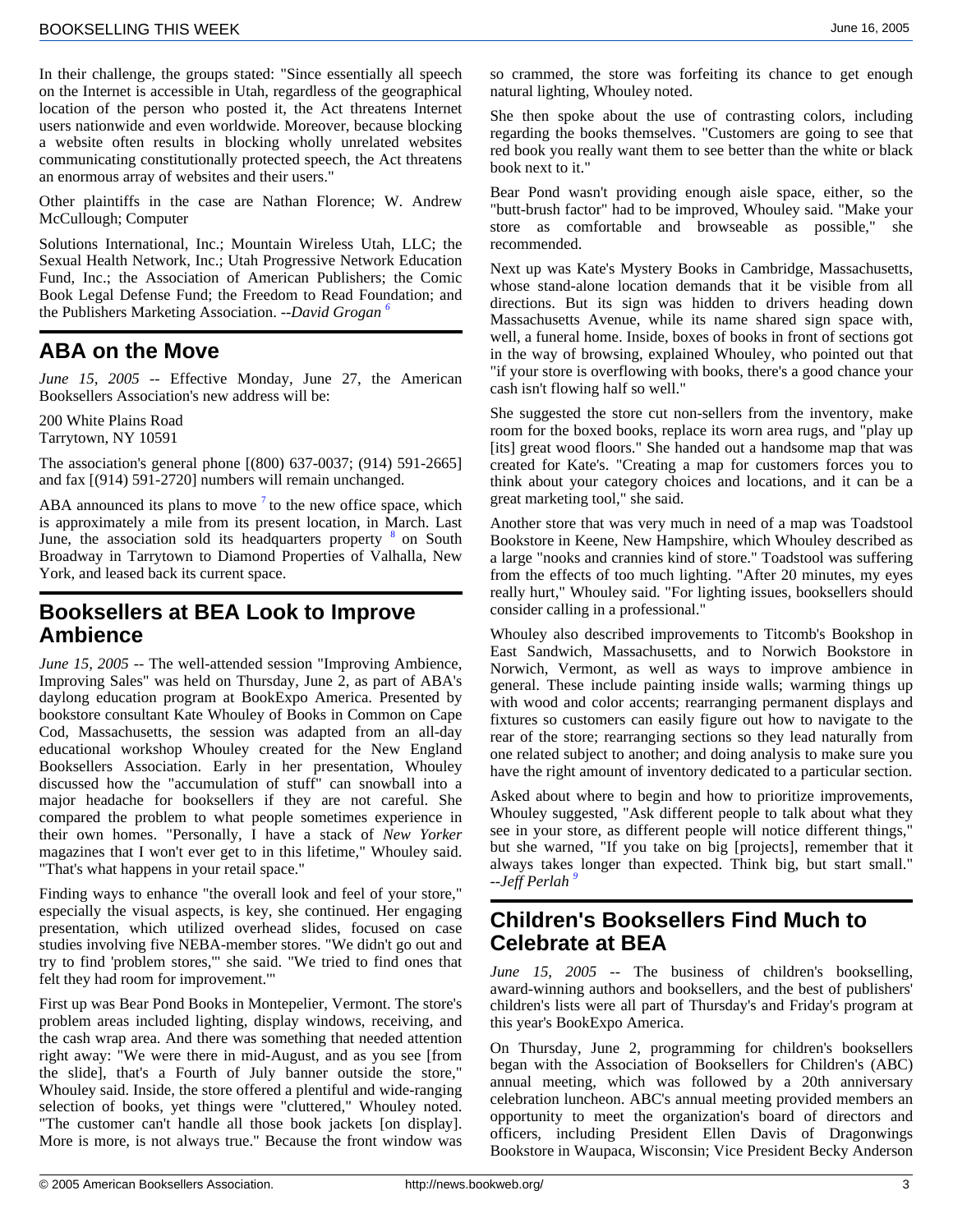of Anderson's Bookshops in Naperville, Illinois; Secretary Carol Moyer of Quail Ridge Books of Raleigh, North Carolina; and Treasurer Beth Puffer of Bank Street Bookstore in New York.

After taking care of business, ABC members convened for an anniversary lunch celebration featuring an appearance by Alexandra Day and Carl, the Rottweiler, who were also marking the 20th anniversary of the author/illustrator's popular *Good Dog Carl* series (FSG). Carl confined his remarks to a few very well chosen barks on command.

Anne Irish, executive director of ABC, told *BTW* , "I thought the whole convention was the best ever for ABC. It was a grand celebration of our 20th anniversary. The meeting went well -- and Alexandra Day and Carl were a perfect addition. I heard great things about the rest of the afternoon from everyone."

The afternoon of programming for children's booksellers following the luncheon was sponsored by the Children's Booksellers and Publishers Committee -- a cooperative committee of ABA, ABC, and the Children's Book Council (CBC). The programming was also part of ABA's Day of Education and was open to all BEA attendees.

Carol Chittenden of Eight Cousins in Falmouth, Massachusetts, and Steve Geck, executive editor of Greenwillow Books, both members of the Children's Booksellers and Publishers Committee, introduced featured speakers author Julie Ann Peters and Little, Brown vice president and editor Megan Tingley (Megan Tingley Books, Little, Brown). Peters, a 2005 National Book Award finalist for *Luna* and author of *Far From Xanadu* (both from Megan Tingley Books) and Tingley engaged in a lively dialogue about the author/editor relationship.

Much enthusiasm was generated by the subsequent Children's Book Buzz Workshop, where editors and marketing staff from a variety of publishing houses presented new titles in small roundtable discussions with booksellers. Participating publishers included Atheneum; Bloomsbury; Candlewick; Charlesbridge; Clarion; Dial; DK; Dutton; Eerdmans; Farrar, Straus & Giroux; Greenwillow Books; Gingerbread House; Harcourt; HarperCollins; Henry Holt; Hyperion; Innovative Kids; Little, Brown and Company; Margaret K. McElderry; National Geographic; Patria Press; Puffin; Putnam; Random House; Raven Tree Press; Roaring Brook; Scholastic; Shadow Mountain; Viking; Walker & Company; and Paula Wiseman Books/Simon & Schuster.

Books presented ranged from the subdued, such as *The Song of Francis and the Animals* by Pat Mora, illustrated with woodcuts by David Frampton (Eerdman's Books for Young Readers) to the anticipated blockbuster from Bloomsbury by Rick Yancey, *The Extraordinary Adventures of Alfred Kropp* . Described by the publisher as part *Da Vinci Code* , part *Monty Python and the Holy Grail* , part *Holes* , and part *Indiana Jones* , the latter impressed booksellers Kathleen Millard and Pamela Nesbett from Elm Street Books in New Canaan, Connecticut, as a possible 'big' book for their store. Tyndall Otto of Hillside Pharmacy in Manhattan Beach, California, took note of *The Song of Francis and the Animals* ' unusual illustrations and the book's lightly handled religious message.

Booksellers were also interested in the first of what is now an open-ended series from Greenwillow Books, *The Last Apprentice: Revenge of the Witch* , by Joseph Delaney. From Henry Holt comes the new book, *Rosa* , about Rosa Parks by Nikki Giovanni, with striking cut-paper images by Bryan Collier. The book will be released in the fall to mark December's 50th anniversary of the

beginning of the Alabama bus boycott.

Christopher Paolini's second installment of the Inheritance Trilogy *, Eldest* (Knopf), already has a huge fan base eagerly waiting for the follow-up to *Eragon.* On August 23, one million copies of the book will be released. The marketing of the book will include extensive online communication with official and unofficial fan sites, possible midnight bookstore events, and consumer contests. Booksellers can look forward to a contest offering a book signing with the author, and a merchandising kit available six weeks prior to the release date.

ABC's dinner and silent auction at the Copacabana, the legendary nightclub minutes from the Javits Center, capped a busy day for children's booksellers. According to Irish, "The evening went so well I almost couldn't believe it. The auction raised a record amount, then the dinner was festive and went off without a hitch."

At the dinner, ABC's second annual E.B. White Read Aloud Award was presented to *Wild About Books* , written by Judy Sierra and illustrated by Marc Brown (Random House). The 2004 winner, *Skippyjon Jones by* Judy Schachner (Dutton), was also recognized at the dinner. The awards were presented by independent bookseller favorites author Kate DiCamillo and author/illustrator Kevin Henkes.

#### **Friday's Children's Book & Author Breakfast**

On Friday morning, the 27th annual Children's Book & Author Breakfast, presented in cooperation with the Children's Booksellers and Publishers Committee and featuring award-winning booksellers and authors, filled the Special Events Hall of the Javits Convention Center.

The Lucile Micheels Pannell Awards were presented by the Women's National Book Association's(WNBA) Eileen Hanning and Jill Tardiff to BookPeople of Austin, Texas, for best general bookstore, and to Reading Reptile of Kansas City, Missouri, for best children's bookstore. Honorable mention was given to Wonderland Books and Toys of Rockford Illinois.

Accepting the award on behalf of BookPeople was Jill Bailey, who managed the store's large children's department, which she described as "a store within a store." Bailey told the audience about the accommodations and improvements BookPeople's staff had made to make the children's area welcoming to young readers of all ages: An array of story times were created for children with different needs -- in Spanish, French, and sign language, and one even incorporated yoga. Since teenagers didn't want to walk through the younger kids' area, they were furnished with a separate entrance, and the store's use of an online Yahoo group has been "fantastic for teens," Bailey said. "It's a secure group and it offers instant communication. Kids can report on their reading as soon as they shut the book. Best of all, it's absolutely free."

Also of great interest to many booksellers was her description of the department's "Post-It" staff solution. Store staff is encouraged to read as many prospective advance reader's copies and galleys as possible and to leave their comments on Post-It notes in a folder. That way, Bailey said, staff feedback is factored in when the buyer meets with reps.

Accepting the Pannell Award to Reading Reptile: Books & Tapes for Young Mammals were Pete Cowdin and his spouse and co-owner, Debbie Pettid, who carried their fifth child on her back. During his speech, Cowdin criticized celebrity authors, chain bookstores, and the "over production" and marketing of certain books to children. "Publishers have an obligation to nurture the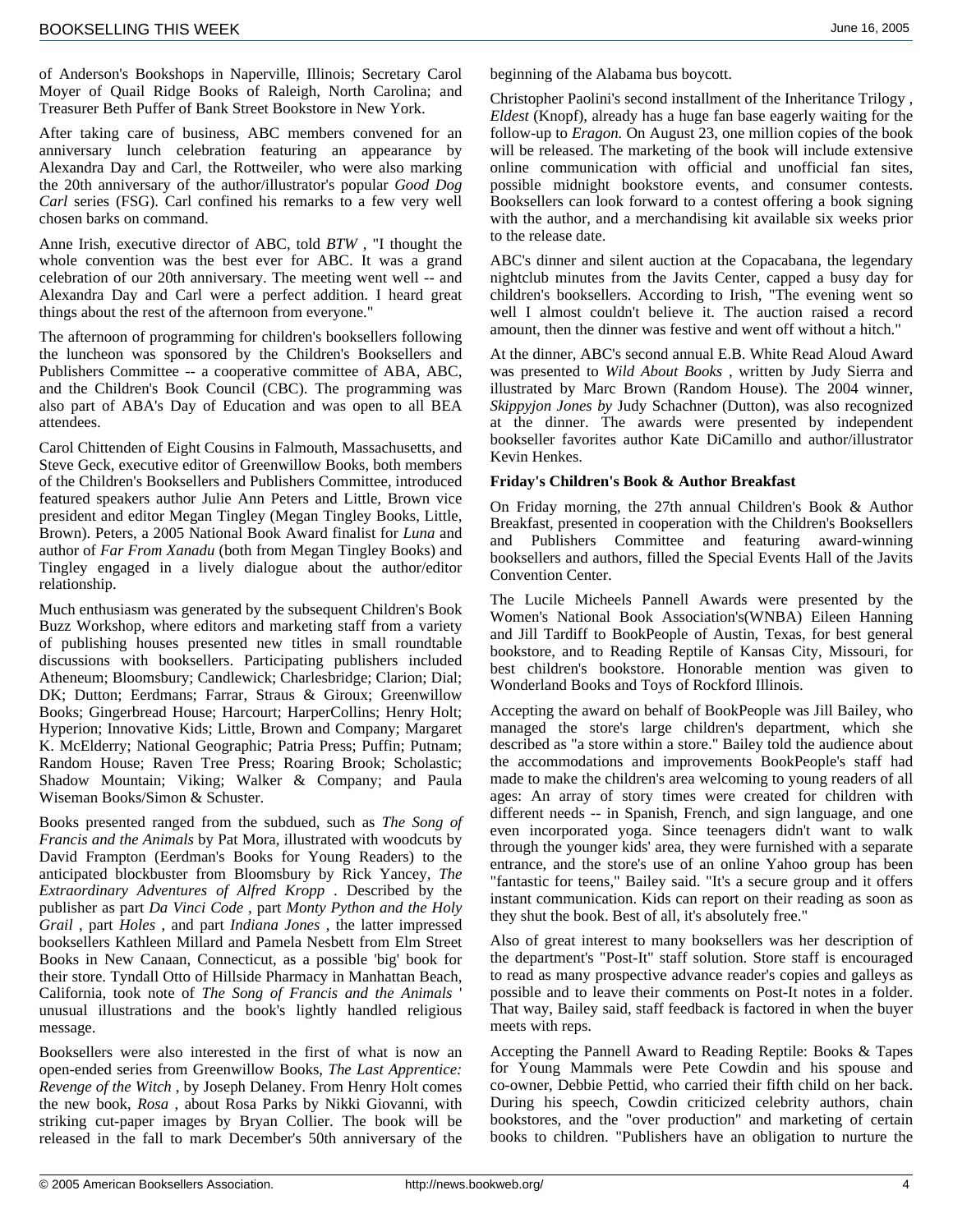minds of young readers. At our store, it's all about the kids," he said. The owners received loud applause when they presented future winners of the Pannell Award their unique "Stanley Cup," renamed the "Flat Stanley Cup." Booksellers laughed with recognition at the large plaque based on the image from the classic series by Jeff Brown, originally published in 1964.

<span id="page-4-1"></span>Jim Dale, stage actor and voice of the Harry Potter audio series and the new Listening Library version of *Around the World in 80 Days* , introduced the guest speakers, Daniel Handler and Pam Munoz Ryan. Scheduled speaker Alice Provensen ( *Klondike Gold* , S&S Books for Young Children), was unable to attend due a recent accident.

The mysterious Handler, legal, literary, and social representative of Lemony Snicket, author of A Series of Unfortunate Events (HarperCollins Children's Books), entertained the group with mock accusations of malfeasance by fellow speaker Pam Munoz Ryan; a sharp response to "a certain television personality who has a 'Factor'" -- referring to Bill O'Reilly, who had apparently recently termed those with a preference for the literary arts over pop culture as 'elitists'; followed by the reading of a fascinating, if hard-to-believe, letter from Wilhelm Grimm, explaining that dark fairy tales help children accept reality because real life contains much evil.

Pam Munoz Ryan ( *Nacho and Lolita* , Scholastic Press) used real world examples of letters from her readers to describe why she writes children's books, and why most of the attendees sell children's books, instead of "doing things that would make more money," as one of her young correspondents expressed it.

Commenting to *BTW* in the week after BEA, ABC's Irish said, "The Children's Breakfast [was] a perfect kickoff to the convention. It is always one of my favorite events. The different authors always make you laugh and make your eyes fill up with tears." *--Nomi Schwartz [10](#page-8-3)*

#### <span id="page-4-0"></span>**Community Support Gives Second Story a Happy Outcome**

<span id="page-4-2"></span>*June 15, 2005* -- As of last Friday, the news is good for Second Story Book Shop in Chappaqua, New York. Owner Joan Ripley has signed a two-year lease for the 32-year-old bookstore, which was threatened with eviction when a new landlord informed her of his intention to terminate her month-to-month tenancy in favor of a new lease with a law firm.

Ripley had initially declined the landlord's offer of a lease that would raise her rent 100 percent, but she ultimately decided that the store would suffer more if it had to leave its current building. She is relieved that her location is secure for the next two years, with a two-year option. The experienced bookseller and former ABA president was gratified by the widespread support for the store, which influenced the positive outcome.

"Between 2,000 to 3,000 people signed petitions to keep the store here," Ripley told *BTW* . That's particularly impressive for the Westchester County town, which has a population of about 12,000. But others also offered support. Ripley explained, "The Chubb Group of Insurance Companies is helping us out with financing for a new author series. Also, people involved in Westchester Medical Center's new children's hospital are hoping to develop a program where people buy books at our store and donate them to the hospital."

These partnerships evolved through the networking of customers

and their business and community affiliations. The landlord also received numerous calls on the store's behalf, including calls from city officials and members of the chamber of commerce.

Ripley and staff have been busy revamping the store's displays, signage, and lighting. "We've reduced our inventory a lot, we can't be everything to everybody. We are hoping that our customers can live with next-day delivery. So far, they can. It feels good that so many people supported us and signed the petitions -- now they also have to be willing to shop here. *--Nomi Schwartz [11](#page-8-3)*

## **Booksellers Win in ABA/Book Sense Lounge**

*June 15, 2005* -- The ABA/Book Sense lounge at BookExpo America 2005 was very rewarding for all booksellers who visited - demonstrations of BookSense.com and gift cards, comfortable chairs, computers with Internet access, opportunities to network with other booksellers and with ABA affiliates, exotic teas, and less exotic candy bars were just some of the benefits offered.

For six visiting booksellers, there was an additional reward: they each won a new color inkjet printer in a random drawing of business cards. The lucky booksellers are Fran Keilty of the Hickory Stick Bookshop in Washington Depot, Connecticut; Kerry Slattery of Skylight Books in Los Angeles; Andrea Avantaggio of Maria's Bookshop in Durango, Colorado; Laurie Benner of Reader's Choice in Centerville, Ohio; Joci Tilsen of Valley Booksellers in Stillwater, Minnesota; and Kate Branch of Branch's Chapel Hill Bookshop, Chapel Hill, North Carolina.

In a random drawing for the Book Sense Book of the Year winners and honor books displayed in the center of lounge and provided by Ingram Book Company, the winner was Linda Berentsen of Orca Books in Olympia, Washington.

In a raffle conducted by ABA affiliate Bank of America, the two winners of \$50 Visa gift certificates were Kathryn Henderson of Market Street Books & Maps in Chapel Hill, North Carolina, and Ann Burlingham, owner of the soon-to-open Burlingham Books in Perry, New York.

## **BEA on BookTV**

*June 14, 2005* -- For those who would like to relive some of the experiences of BookExpo America 2005, and for others who would like to get a sense of what it was like, C-SPAN2's "BookTV" will be broadcasting programming from this year's show on Saturday, June 18, and on Sunday, June 19.

At press time, th[e S](#page-8-3)aturday lineup, according to BookTV's website, www.booktv.org $^{12}$ , is:

- 8:00 a.m. BEA Sunday Author Breakfast with Umberto Eco, Barbara Ehrenreich, John Irving, and Bob Herbert
- 8:50 a.m Fred Siegel, *Prince of the City: Giuliani, New York, and the Genius of American Life*
- 9:00 a.m. Laurence Kirshbaum, Time Warner Book Group
- 9:30 a.m. BEA Saturday Author Luncheon with Nick Hornby, Simon Winchester, Doris Kearns Goodwin, and Michael Cunningham
- 10:45 a.m. Julie Just, Deputy Editor, *New York Times Book Review*

Sunday's BEA programming includes: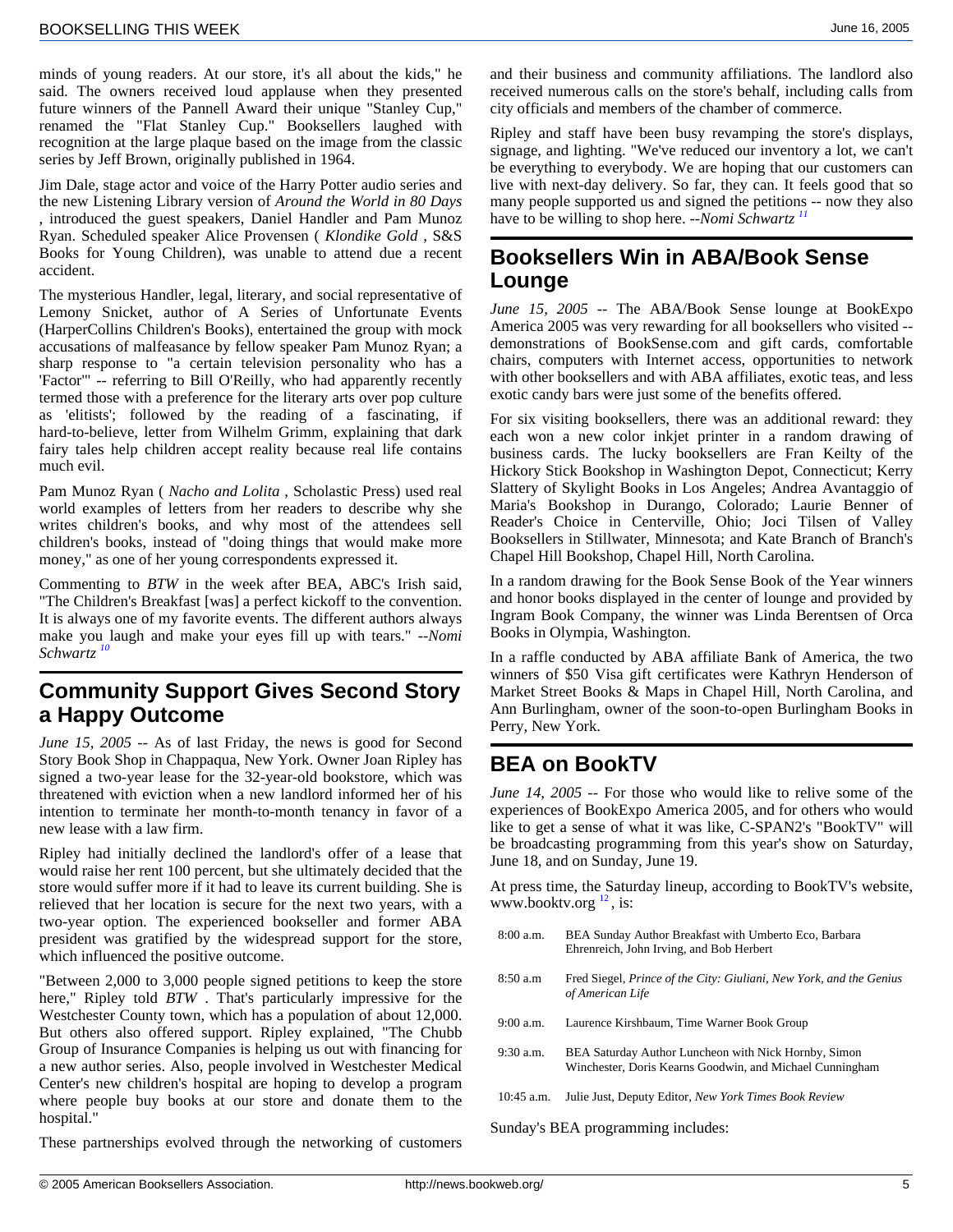| $1:00$ p.m. | BEA Saturday Author Breakfast with Paul Theroux, Mike Wallace,<br>Myla Goldberg, and Randi Rhodes |
|-------------|---------------------------------------------------------------------------------------------------|
| $1:55$ p.m. | David Dark, <i>Gospel According to America</i>                                                    |
| $2:05$ p.m. | Sen. Barbara Boxer (D-CA), A Time to Run                                                          |
| $2:15$ p.m. | Jeff Abraham, Book Industry Study Group                                                           |
| $2:30$ p.m. | The Broken Standard of Embargoed Reviews: Who Benefits?                                           |
| $3:30$ p.m. | Doreen Cronin, Duck for President                                                                 |
| $3:45$ p.m. | Generation Next: The New Hybrid Young Editor                                                      |

## <span id="page-5-0"></span>**BISG to Offer ISBN-13 "Webinars"**

*June 14, 2005* -- On January 1, 2007, the ISBN agency will begin issuing 13-digit ISBNs; publishers must assign only 13-digit ISBNs to their books; and retailers' POS systems must accept 13-digit ISBNs. To help book industry professionals navigate the switch from the 10-digit to the 13-digit ISBN, the Book Industry Study Group (BISG) will be holding online seminars, or "webinars," designed to unravel the complexities of the ISBN transition.

The hour-long sessions will cost \$35 and will cover why the change is being implemented and what actions to take, among other issues. Sessions are being held on Tuesday, June 28, at 2:00 p.m. (EST) and Wednesday, June 29, at 10:00 a.m. (EST).

BISG has also made a PDF document available, "ISBN-13 for Dummies," published by Wiley, which addresses what an ISBN is, transitioning to the ISBN-13, becoming ISBN-13 compliant, and more. To access "ISBN-13 for Dummies" and an FAQ about issues related to the ISBN-13 transition, and to register for the webinars, go to bisg.org  $^{13}$  $^{13}$  $^{13}$  or contact BISG at (646) 336-7141 or info@bisg.org $^{14}$  $^{14}$  $^{14}$ .

## <span id="page-5-3"></span><span id="page-5-1"></span>**BEA Releases Attendance Figures**

<span id="page-5-4"></span>*June 14, 2005* -- On Tuesday, June 14, BookExpo America (BEA) released its final report on attendance at this year's show, which was held from June 2 - 5 at New York City's Jacob Javits Convention Center. Industry professionals registered for the show numbered 34,966, and 27, 421 attendees were verified with scanners at the show entrances, according to the BEA report. Of those in attendance 7,701 were estimated to be book buyers.

BEA noted that the show had a 10 percent increase in people who registered and a nine percent increase in the number of book buyers, compared to BEA 2002, the last time the event was held in New York City. Attendance at BEA has been relatively consistent over the past few years, according to show management, which noted, however, that the presence of so many book professionals in New York provides a "boost to attendance."

<span id="page-5-2"></span>BEA 2006 will be held from Thursday, May 18 - Sunday, May 21, in Washington, D.C.

## **April Bookstore Sales Fall**

*June 14, 2005* -- After a flat performance in March, April retail sales at bookstores were down five percent from the same period last year. Preliminary April 2005 bookstore sales were \$938 million, compared to \$987 million in April 2004. For the first quarter of 2005, retail sales at bookstores were 3.7 percent below 2004 figures.

Overall retail sales continue to outperform bookstore sales. Overall retail sales of \$343 billion for April 2005 were 7.5 percent ahead of the \$319 billion reported in April of 2004.

#### **2004-2005 RETAIL SALES for BOOKSTORES** *(unadjusted)*

| <b>Period</b> | <b>2004 Final</b><br>(Millions<br>of<br>Dollars) | 2005<br>(Millions<br>of<br>Dollars) | % Change<br>2005 over 2004 |
|---------------|--------------------------------------------------|-------------------------------------|----------------------------|
| January       | 2,070                                            | 1,969                               | (4.9)                      |
| February      | 1,072                                            | 1,027                               | (4.2)                      |
| March         | 1,036                                            | 1,038                               | 0.2                        |
| April         | 987                                              | 938 $(p)$                           | (5.0)                      |
| <b>YTD</b>    | 5,165                                            | 4,972                               | (3.7)                      |

#### *(p) Preliminary figure*

Note: Estimates reflect sales of all types of participating bookstore, including trade, college, religious, chain stores (including superstores), and others. A bookstore is defined as any retail establishment with sales comprised of more than 50 percent new books and periodicals, and estimates include sales of all products in these stores.

Source: Bureau of the Census, Current Retail Trade Branch.

# **BOOK SENSE THIS WEEK**

## **BookSense.com Servers Up in New Location**

*June 16, 2005* -- On Friday, June 10, BookSense.com  $^{15}$  moved its servers to a new location, closer to ABA's office, allowing for easier maintenance and resulting in significant cost savings. BookSense.com sites were brought down at approximately 2:30 Eastern Time on Friday afternoon and were made live again at about midnight on the same day. Total down time was just under 10 hours.

The move resulted in the suspension of wholesaler fulfillment to allow for rerouting of secure e-commerce communications to the new facility. It is expected that wholesaler fulfillment will be restored within the next several days. In the meantime, booksellers are seeing an increase in the number of store-fulfilled orders.

"We believe virtually all sites are now working properly," said BookSense.com Director Len Vlahos, "but if booksellers are still getting a 'Page Not Found' error, they should let us know immediately."

Vlahos can be reached at len@booksense.com  $^{16}$  or (800) 637-0037,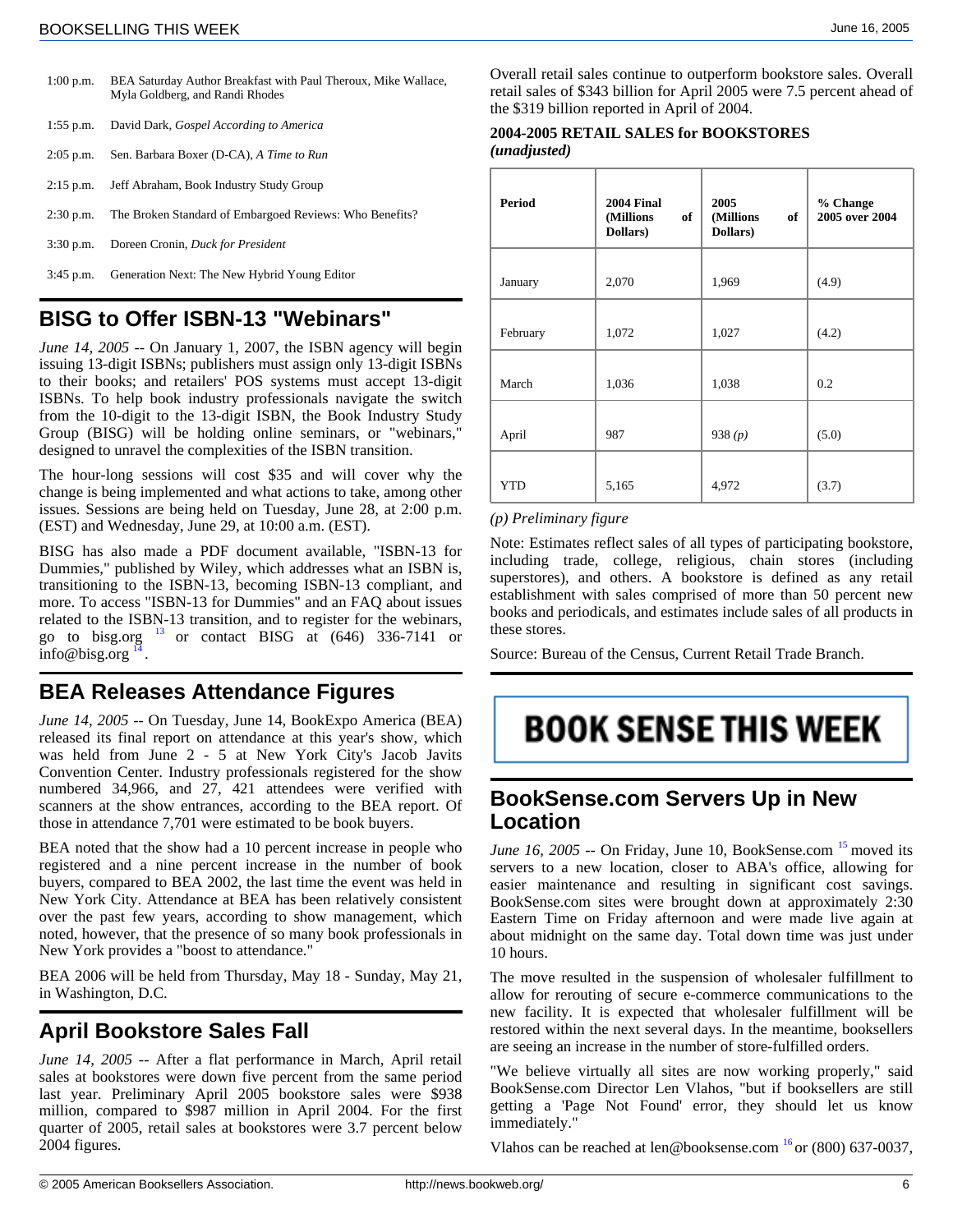ext. 1215.

## <span id="page-6-0"></span>**A Great White Box Kicks Off the Summer Selling Season**

*June 15, 2005* -- For those of you who have survived an amazing BookExpo America 2005, we salute you.... And for others, there is a wealth of material for your consideration in this June White Box....

Please remember to contact Dan Cullen at dan@booksense.com<sup>[17](#page-8-3)</sup> with your nominations for upcoming Book Sense Picks Lists, and don't be shy about communicating directly with the publishers about the items they've chosen to share with you here. Among them:

#### **Galleys, ARCs, Finished Copies:**

• **MEN OF BRONZE** , by Scott Oden, Medallion Press

- <span id="page-6-1"></span>• **THE INTELLIGENCER: A Thriller** , by Leslie Silbert, Washington Square Press (trade paperback)
- **THE MASTER** by Colm Toibin, Scribner (trade paperback)
- **TERRIFIC** by Jon Agee, Michael diCapua Books, Hyperion Books for Children
- **INSULT TO INJURY: Insurance, Fraud, and the Big Business of Bad Faith** by Ray Bourhis, Berrett-Koehler Publishers (PGW)
- **COOKING WITH FERNAT BRANCA** by James Hamilton-Paterson, Europa Editions (Consortium Book Sales and Distribution)
- **THE DAYS OF ABANDONMENT** by Elena Ferrante, Europa Editions (Consortium Book Sales and Distribution)
- **POISON STUDY** by Maria V. Snyder, Luna, Harlequin Books
- **THE PEOPLE'S ACT OF LOVE** by James Meek, Canongate, Grove Atlantic, (PGW)
- **THE AMPHORA PROJECT** by William Kotzwinkle, Grove Atlantic, (PGW)
- **A SHORT HISTORY OF MYTH** by Karen Armstrong, Canongate, Grove Atlantic, (PGW), the introduction to a major new series, **THE MYTHS,** launching in October 2005
- **THE ART OF UNCONTROLLED FLIGHT** by Kim Ponders, HarperCollins
- **THE PAINTED DRUM** by Louise Erdrich, HarperCollins
- **SEEING EMILY** by Joyce Lee Wong, Amulet (Harry N. Abrams)
- **SACRED LINK: Joining Fortunes With the Unknown** by Kay Cordell Whitaker, Writers' Collective (Midpoint Trade Books)
- **THE BOOK WITHOUT WORDS: A Fable of Medieval Magic** by Avi, Hyperion Books for Children

#### **Bookmarks, catalogs, CD samplers, F&G's, sales kits, excerpt booklets, newsletters, and more from:**

- **Tor/Forge**
- **Harlequin**
- **Europa Editions (Consortium)**
- **Collins**
- **William Morrow**
- **The Disinformation Company (Consortium)**
- **Too Far**
- **HarperPerennial**
- **Hyperion Books for Children**
- **Unbridled Books**
- **Marion Street Press**

**Sell Sheets, shelf-talkers, postcards, and more from:**

- **HarperCollins (all divisions)**
- **Scribner**
- **New World Library (PGW)**
- **Dial Press (Random House)**

It was a great treat to meet many of you face-to-face at the recent BEA show. Please keep up your wonderful efforts in sending in nominations to the various Book Sense Picks Lists, and reporting regularly to the weekly Book Sense National Bestseller List.

Best wishes for a great summer selling season to all!

Cheers,

#### *Mark Nichols*

Director, Book Sense Marketing mark@booksense.com [18](#page-8-3) (800) 637-0037, ext. 1240

#### **The Book Sense Sports & Hobbies Bestseller List**

*June 13, 2005* -- Based on sales from hundreds of independent bookstores with Book Sense across the U.S., for the eight-week period ending June 12, 2005.

Past Category Bestseller lists are available at www.bookweb.org/read/5677<sup>[19](#page-8-3)</sup>.

**Attention Media:** Please contact Meg Smith at meg@booksense.com<sup>[20](#page-8-3)</sup> for reprint guidelines for your newspaper or magazine.

**The Book Sense Sports & Hobbies Bestseller List**

- **1. Three Nights in August: Strategy, Heartbreak, and Joy Inside the Mind of a Manager** Buzz Bissinger, Houghton Mifflin, \$25, 0618405445
- **2. Coach: Lessons on the Game of Life** Michael Lewis, Norton, \$12.95, 0393060918
- **3. Luckiest Man: The Life and Death of Lou Gehrig** Jonathan Eig, S&S, \$26, 0743245911
- **4. It's Not About the Bike** Lance Armstrong, Berkley, \$14, 0425179613
- **5. Idiot: Beating "The Curse" and Enjoying the Game of Life** Johnny Damon, Crown, \$24, 030723763X
- **6. Moneyball** Michael M. Lewis, Norton, \$13.95, 0393324818
- **7. The Perfect Mile: Three Athletes, One Goal, and Less Than Four Minutes to Achieve It** Neal Bascomb, Mariner, \$14, 0618562095
- **8. Ultramarathon Man** Dean Karnazes, Tarcher/Penguin, \$19.95, 1585422789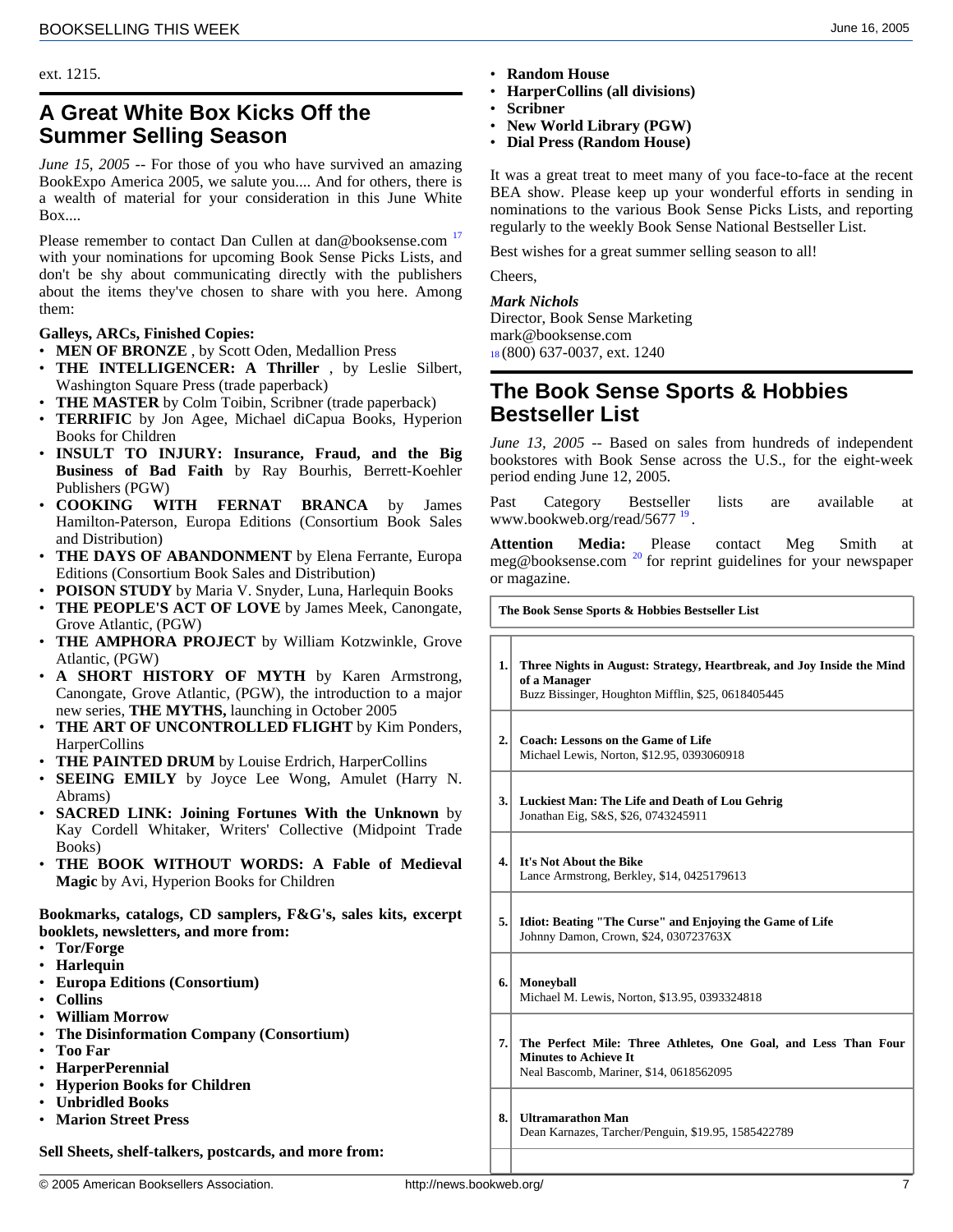| A Year at the Races: Reflections on Horses, Humans, Love, Money, and<br>Luck<br>Jane Smiley, Anchor, \$13.95, 1400033179                                                 | 26. The Secret of Golf: A Century of Groundbreaking, Innovative, and<br>Occasionally Outlandish Ways to Master the World's Most Vexing<br>Game<br>George Peper, Mary Tiegreen, Workman, \$18.95, 0761136134 |
|--------------------------------------------------------------------------------------------------------------------------------------------------------------------------|-------------------------------------------------------------------------------------------------------------------------------------------------------------------------------------------------------------|
| 10. Cinderella Man: James Braddock, Max Baer, and the Greatest Upset in<br><b>Boxing History</b><br>Jeremy Schaap, Houghton Mifflin, \$24, 0618551174                    | 27. The Last Best League: One Summer, One Season, One Dream<br>Jim Collins, Da Capo, \$14.95, 0306814188                                                                                                    |
| 11. Swimming to Antarctica: Tales of a Long-Distance Swimmer<br>Lynne Cox, Harvest, \$14, 0156031302                                                                     | 28. Lost Balls: Great Holes, Tough Shots, and Bad Lies<br>Charles Lindsay, Bulfinch, \$29.95, 0821261851                                                                                                    |
| 12. The Old Ball Game: How John McGraw, Christy Mathewson, and the<br><b>New York Giants Created Modern Baseball</b><br>Frank Deford, Atlantic Monthly, \$24, 0871138859 | 29. Still Life With Brook Trout<br>John Gierach, S&S, \$23, 0743229940                                                                                                                                      |
| 13. Friday Night Lights<br>H.G. Bissinger, Da Capo, \$15.95, 0306813742                                                                                                  | 30. Beautiful Jim Key: The Lost History of a Horse and a Man Who<br><b>Changed the World</b><br>Mim E. Rivas, William Morrow, \$25.95, 0060567031                                                           |
| 14. Into Thin Air: A Personal Account of the Mount Everest Disaster<br>Jon Krakauer, Anchor, \$13.95, 0385494785                                                         | 31. Between a Rock and a Hard Place<br>Aron Ralston, Atria, \$26, 0743492811                                                                                                                                |
| 15. Reversing the Curse: Inside the 2004 Boston Red Sox<br>Dan Shaughnessy, Houghton Mifflin, \$23, 0618517480                                                           | 32. The Grand Slam: Bobby Jones, America, and the Story of Golf<br>Mark Frost, Hyperion, \$30, 1401301088                                                                                                   |
| 16 Deep Survival: Who Lives, Who Dies, and Why<br>Laurence Gonzales, Norton, \$14.95, 0393326152                                                                         | 33. Season of Life: A Football Star, a Boy, a Journey to Manhood<br>Jeffrey Marx, S&S, \$19.95, 0743269748                                                                                                  |
| 17. Juiced<br>Jose Canseco, ReganBooks, \$25.95, 0060746408                                                                                                              | 34 Every Second Counts<br>Lance Armstrong, Broadway, \$14, 0767914481                                                                                                                                       |
| 18 Cork Boat: A True Story of the Unlikeliest Boat Ever Built<br>John Pollack, Anchor, \$13.95, 1400034906                                                               | 35. The Greatest Game Ever Played: Harry Vardon, Francis Ouimet, and<br>the Birth of Modern Golf<br>Mark Frost, Hyperion, \$15.95, 0786888008                                                               |
| 19. Sunday Money: Speed! Lust! Madness! Death! A Hot Lap Around<br><b>America With NASCAR</b><br>Jeff MacGregor, HarperCollins, \$25.95, 0060094710                      | 36. Touching the Void<br>Joe Simpson, Perennial, \$12.95, 0060730552                                                                                                                                        |
| 20 Slim and None<br>Dan Jenkins, Doubleday, \$24.95, 0385508522                                                                                                          | 37. 101 Reasons to Love the Red Sox: And 10 Reasons to Hate the Yankees<br>Dave Green, Stewart, Tabori and Chang, \$14.95, 158479402X                                                                       |
| 21. No Mountain High Enough: Raising Lance, Raising Me<br>Linda Armstrong Kelly, Broadway, \$24.95, 076791855X                                                           | 38. Who's Your Caddy?<br>Rick Reilly, Broadway, \$14.95, 0767917405                                                                                                                                         |
| 22. One Magical Sunday: But Winning Isn't Everything<br>Phil Mickelson, Warner, \$22.95, 0446578576                                                                      | 39. Grand Old Game: 365 Days of Baseball<br>Joe Wallace, Harry N. Abrams, \$29.95, 0810955946                                                                                                               |
| 23 Caddy for Life: The Bruce Edwards Story<br>John Feinstein, Back Bay, \$14.95, 0316010863                                                                              | 40. Tour de France Companion 2005<br>Bob Roll, Dan Koeppel, Workman, \$10.95, 076113798X                                                                                                                    |
| 24. Faithful<br>Stewart O'Nan, Stephen King, Scribner, \$26, 0743267524                                                                                                  | 41. Foghorn Outdoors California Camping: The Complete Guide to More<br>Than 1,500 Tent and RV Campgrounds                                                                                                   |
| 25. Ladies and Gentlemen, the Bronx Is Burning: 1977, Baseball, Politics,<br>and the Battle for the Soul of a City<br>Jonathan Mahler, FSG, \$25, 0374175284             | Tom Stienstra, Avalon Travel, \$21.95, 1566916879<br>42. Fever Pitch<br>Nick Hornby, Riverhead, \$14, 1573226882                                                                                            |
| http://news.bookweb.org/<br>© 2005 American Booksellers Association.                                                                                                     | 8                                                                                                                                                                                                           |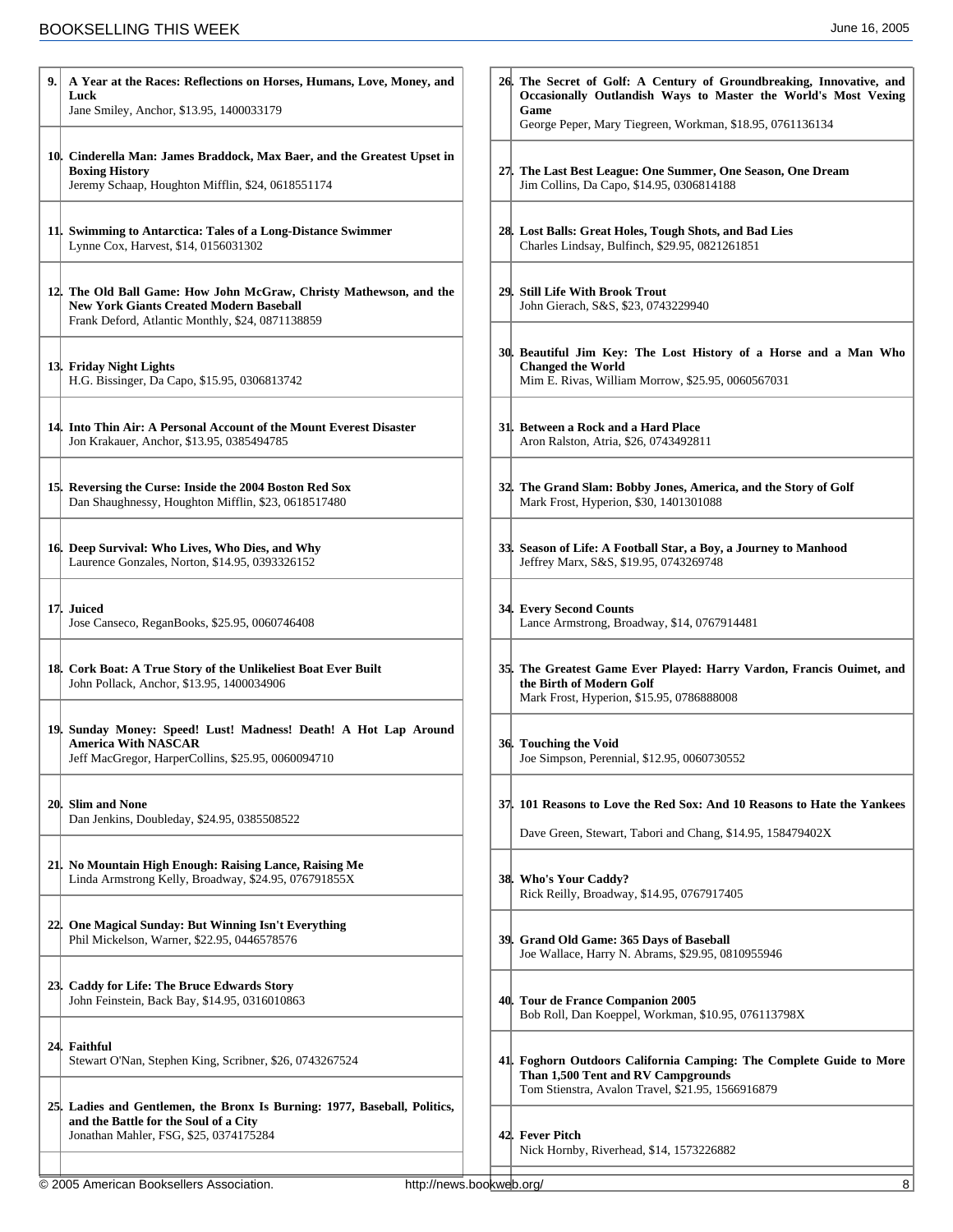|     | Alan Schwarz, Thomas Dunne, \$13.95, 0312322232                                                                                                                                     |
|-----|-------------------------------------------------------------------------------------------------------------------------------------------------------------------------------------|
|     | 44. Golf Courses of the World: 365 Days<br>Robert Sidorsky, Harry N. Abrams, \$29.95, 0810958937                                                                                    |
|     | 45. Bat Boy: My True Life Adventures Coming of Age With the New York<br><b>Yankees</b><br>Matthew McGough, Doubleday, \$22.95, 0385510209                                           |
|     | 46. Favre<br>Brett Favre, Bonita Favre, Rugged Land, \$29.95, 1590710363                                                                                                            |
| 47. | Ted Williams: The Biography of an American Hero<br>Leigh Montville, Broadway, \$16.95, 0767913205                                                                                   |
|     | 48. All Those Mornings  at the Post: The 20th Century in Sports From<br><b>Famed Washington Post Columnist Shirley Povich</b><br>Shirley Povich, PublicAffairs, \$27.50, 1586483153 |
|     |                                                                                                                                                                                     |

<span id="page-8-3"></span><span id="page-8-2"></span>**43. The Numbers Game: Baseball's Lifelong Fascination With Statistics**

**49. Catch and Release: Trout Fishing and the Meaning of Life** Mark Kingwell, Penguin, \$15, 0143035142

**50. Beloved Dawgs: Memories of the Four Magical Years of the Davids and Some of Their Friends**

<span id="page-8-0"></span>Loran Smith, Longstreet Press, \$29.95, 1563527480

## **MARKETPLACE**

## <span id="page-8-1"></span>**Classifieds**

#### **FIXTURES**

**Bookstore Fixtures for Sale.** Approximately 5,000 sq. ft. of isle and wall bookstore fixtures. Franklin Fixtures. Putty color. Includes 8 rolling display tables. Good conditi[on](#page-8-3). Location closing. E-mail ssbaum@greetingsandreadings.com  $24$  for any additional information and pictures. Please call Steven at (410) 825-4286. Baltimore, MD.

#### **POSITIONS AVAILABLE**

**Head Book Buyer/Merchandise Manager** Olsson's Books & Records seeks a Head Book Buyer/Merchandise Manager to oversee purchasing, managing, and merchandising of book inventory for all seven Washington DC area stores. Thi[s p](#page-8-3)osition is part of the senior management team for the company. Please send resume with salary requirement to jobs@olssons.com  $^{25}$  or fax to (301) 562-9175.

**All Regular ABA Member Bookstores in good standing may have up to four 2-week inser[tio](#page-8-3)ns of a Classified Ad in** *Bookselling This Week* **at no charge. For more information on booking a classified ad, click here <sup>26</sup> .**

**Other Advertising**

#### **"Go. Visit. Have an exhilarating read." --** *Kirkus Reviews* **Now, A** *New York Times* **Bestseller!**

\_\_\_\_\_\_\_\_\_\_\_\_\_\_\_\_\_\_\_\_\_\_\_\_\_\_\_\_\_\_\_\_\_\_\_\_\_\_\_\_\_\_\_\_\_\_\_\_

The internationally bestselling author of the Alex Rider books presents a chilling new teen horror series. Fourteen-year-old Matt is beginning to discover sinister signs in the English countryside, but he has no idea that the ultimate evil is about to be unleashed and only he can stop it.

*Raven's Gate* Book One of the Gatekeepers By Anthony Horowitz 0-439-67995-8 \$17.95/\$23.99 Can Scholastic Press

The perfect pop-up to pop open as the fireworks pop above us: *America the Beautiful* **!**

\_\_\_\_\_\_\_\_\_\_\_\_\_\_\_\_\_\_\_\_\_\_\_\_\_\_\_\_\_\_\_\_\_\_\_\_\_\_\_\_\_\_\_\_\_\_\_\_

Crafted by master paper engineer **Robert Sabuda** , *America the Beautiful* (0-689-84744-0) exquisitely explodes into the United States' most indelible icons. Your ideal companion this Independence Day!

Stock up now!

 $Simon \&$  Schust[er](#page-8-3) Children's Publishing www.SimonSaysKids.com<sup>2</sup>

\_\_\_\_\_\_\_\_\_\_\_\_\_\_\_\_\_\_\_\_\_\_\_\_\_\_\_\_\_\_\_\_\_\_\_\_\_\_\_\_\_\_\_\_\_\_\_\_

#### **DeMille loves** *The Mayor* **!**

"If you like South Florida crime novels, legal thrillers, and courtroom dramas, then you'll *love The Mayor of Lexington* , which has all three, plus nostalgic New York City flashbacks. Jack Tobin is one of the most interesting and complex characters I've come across in a long time. This is a debut novel, but it reads like it was written by a master of the genre." -- *Nelson DeMille*

Booksellers, watch your mail for *The Mayor* galleys! A perfect Book Sense Pick!

*The Mayor of Lexington Avenue* by James Sheehan (Yorkville Press, 097674421X, \$14.95, Aug. 2005)

\_\_\_\_\_\_\_\_\_\_\_\_\_\_\_\_\_\_\_\_\_\_\_\_\_\_\_\_\_\_\_\_\_\_\_\_\_\_\_\_\_\_\_\_\_\_\_\_

\_\_\_\_\_\_\_\_\_\_\_\_\_\_\_\_\_\_\_\_\_\_\_\_\_\_\_\_\_\_\_\_\_\_\_\_\_\_\_\_\_\_\_\_\_\_\_\_

Take Advantage of *Bookselling This Week* 's **Free Classified Offer!**

All Regular ABA Member Bookstores in good standing may have up to four 2-week insertions of a [C](#page-8-3)lassified Ad in *Bookselling This Week* at no charge.

For more information, click here <sup>[28](#page-8-3)</sup>.

Links in this document: